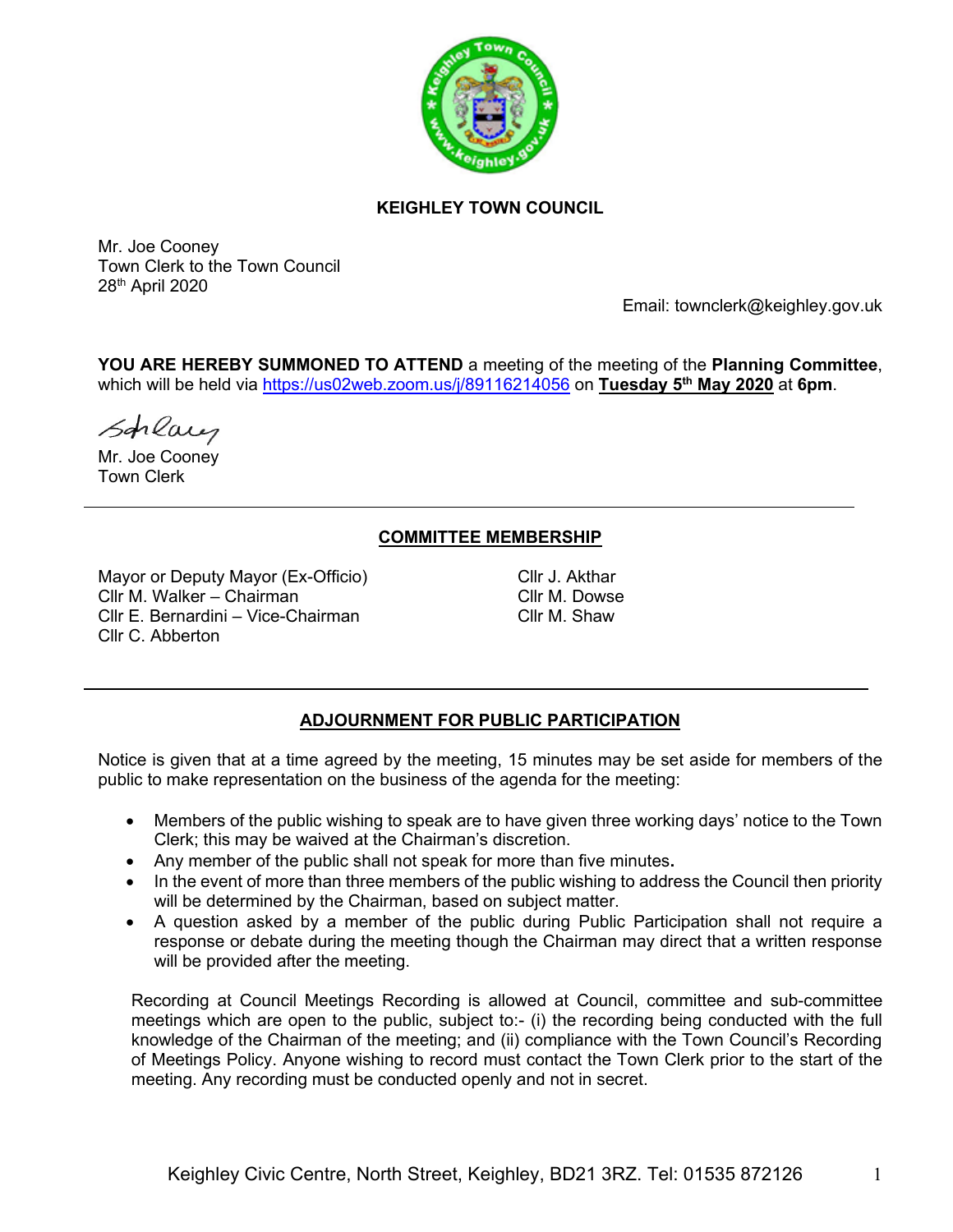# **1. Fire safety announcement**

# **2. Apologies for absence**

Members are asked to receive apologies of absence for this meeting.

# **3. Declarations of Interest**

To receive declarations of interest under consideration on this agenda in accordance with the Localism Act 2011 s32 and The Relevant Authorities (Disclosable Pecuniary Interests) Regulations 2012.

(Members are reminded that should you declare a pecuniary interest at a meeting, it is your responsibility to inform the Monitoring Officer).

- i) Declarations of Interest from Members
- ii) Declarations of Interest from Officers

# **4. Public Question Time and Participation**

Members of the public are advised that they are welcome to ask questions about items on the Agenda. It is not always possible to give a verbal response at the meeting and questions may receive a written reply.

No resolution can be made under this item.

Questions should relate to matters of Town Council policy or practice and not relate to the individual affairs of either the questioner or any other named person.

### **5. Minutes**

Members are asked to approve the minutes of the Planning Committee meeting held on Tuesday 10<sup>th</sup> March 2020

Copy attached

# **6. Committee comments on Planning Applications**

Members are asked to consider and comment on the following:

- I) New applications
- 1. 20/01181/FUL- Land off Race Moor Lane, Oakworth, Keighley Construction of stable block
- 2. 20/01356/HOU 93 Grafton Road, Keighley, BD21 1LJ Front and rear dormer windows
- 3. 20/01176/FUL Norwood House Nursing Home, Greenthwaite Close, Keighley, Demolition of Coach House and out building. Formation of 22 Bedroom 2.5 storey extension with ancillary accommodation to existing Care Home
- 4. 20/01187/CLP 11 Ridgeway Mount, Keighley, BD22 6LY New side dormer on existing bungalow

Keighley Civic Centre, North Street, Keighley, BD21 3RZ. Tel: 01535 872126 2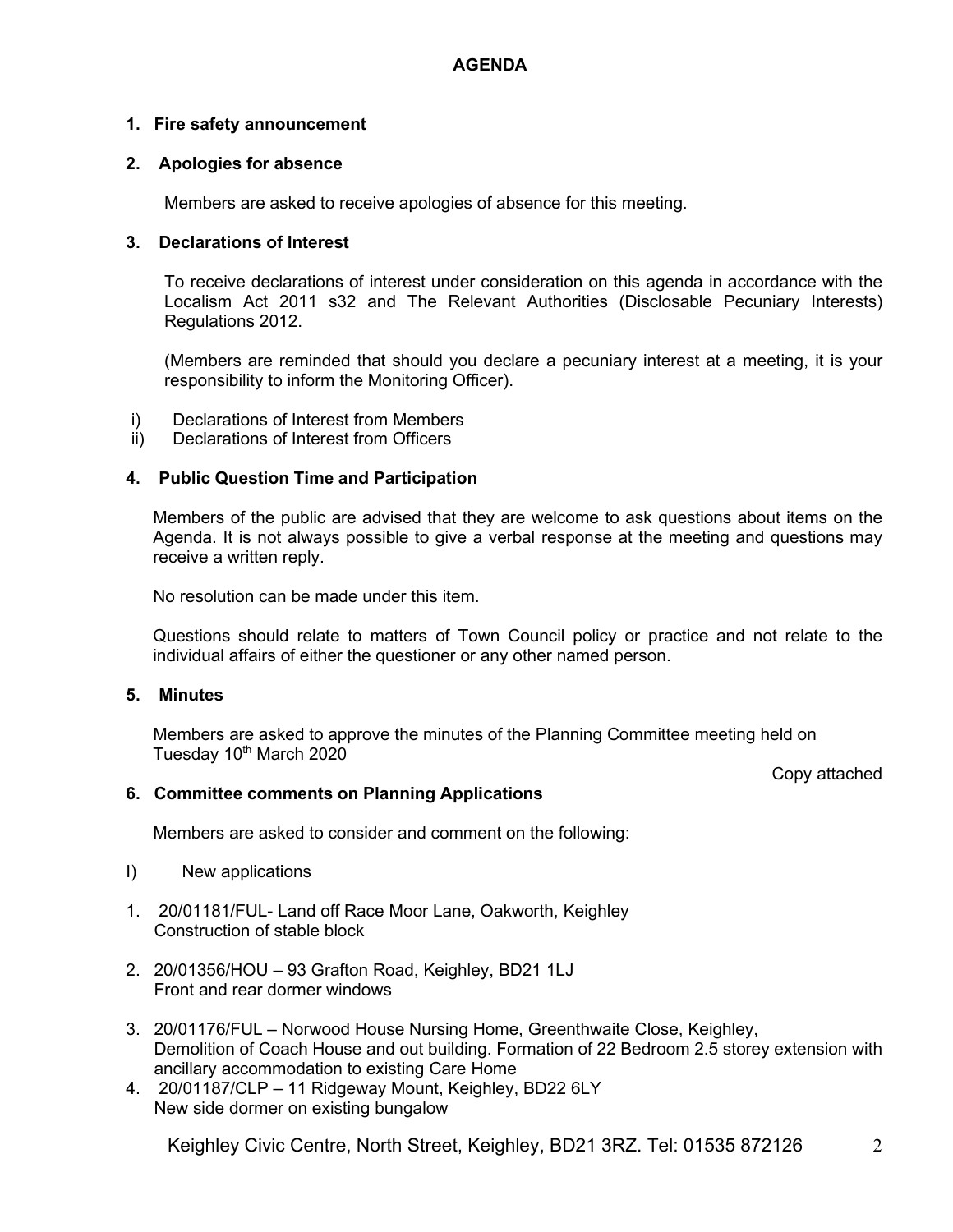- 5. 20/01067/OUT The Cottage Providence Farm, Providence Lane, Oakworth, BD22 7QY Outline application for construction of one dwelling with all matters reserved
- 6. 20/01035/MAF Shiv Property Management, 25 Temple Street, Keighley, BD21 2AD Change of Use from (A1 & B8) to Residential (C3) with the formation of 12 apartments (4 with mezzanine levels) and external alterations.
- 7. 20/01074/FUL Former The Bungalow, Bradup Farm, Iikley Road, Riddlesden, Keighley, BD20 5RD Amendments to planning application 17/06902/FUL for slightly larger footprint and amendments to roof (as built)
- 8. 20/01244/HOU Bates Barn, Bury Lane, West Morton, Keighley, BD20 5UP Construction of sun lounge to side elevation
- 9. 20/01280/HOU 11 Thornhill Avenue, Oakworth, BD22 7NB Garage extension to side
- 10. 20/01159/HOU 30A Otley Road, East Morton, Keighley, BD20 5UH Construction of single storey rear extension
- 11. 20/01269/FUL Hill Top House, Hill Top Road, Oakworth, Keighley, BD22 7PY Extension and conversion of existing garage to form new dwelling with parking
- 12. 20/01307/HOU 1 Spring Rise, Long Lee, Keighley, BD21 4UN Removal of existing porch and conservatory and construction of new single side storey
- 13. 20/01240/MAF Branshaw Quarry, Holme House Lane, Keighley, BD22 0QZ Extension to existing building
- 14. 20/01021/VOC Branshaw Quarry, Holme House Lane, Keighey, BD22 0QZ Extension of time to 31 December 2030 to extract the remaining mineral reserves and restore the land and to vary working hours to Monday to Friday 0700 to 1900 hours, Saturday 0800 to 1300 hours
- iii) Applications Granted

20/00750/HOU 18 High Spring Gardens Lane Keighley West Yorkshire BD20 6JS Two storey side extension and first floor rear extension

20/00748/HOU 7 Prior Street Keighley West Yorkshire BD21 4AX Single storey extension to rear and dormers to front and rear

20/00830/HOU 4 Paget Street Keighley West Yorkshire BD21 2NG Single storey extension to rear and dormers to front and rear